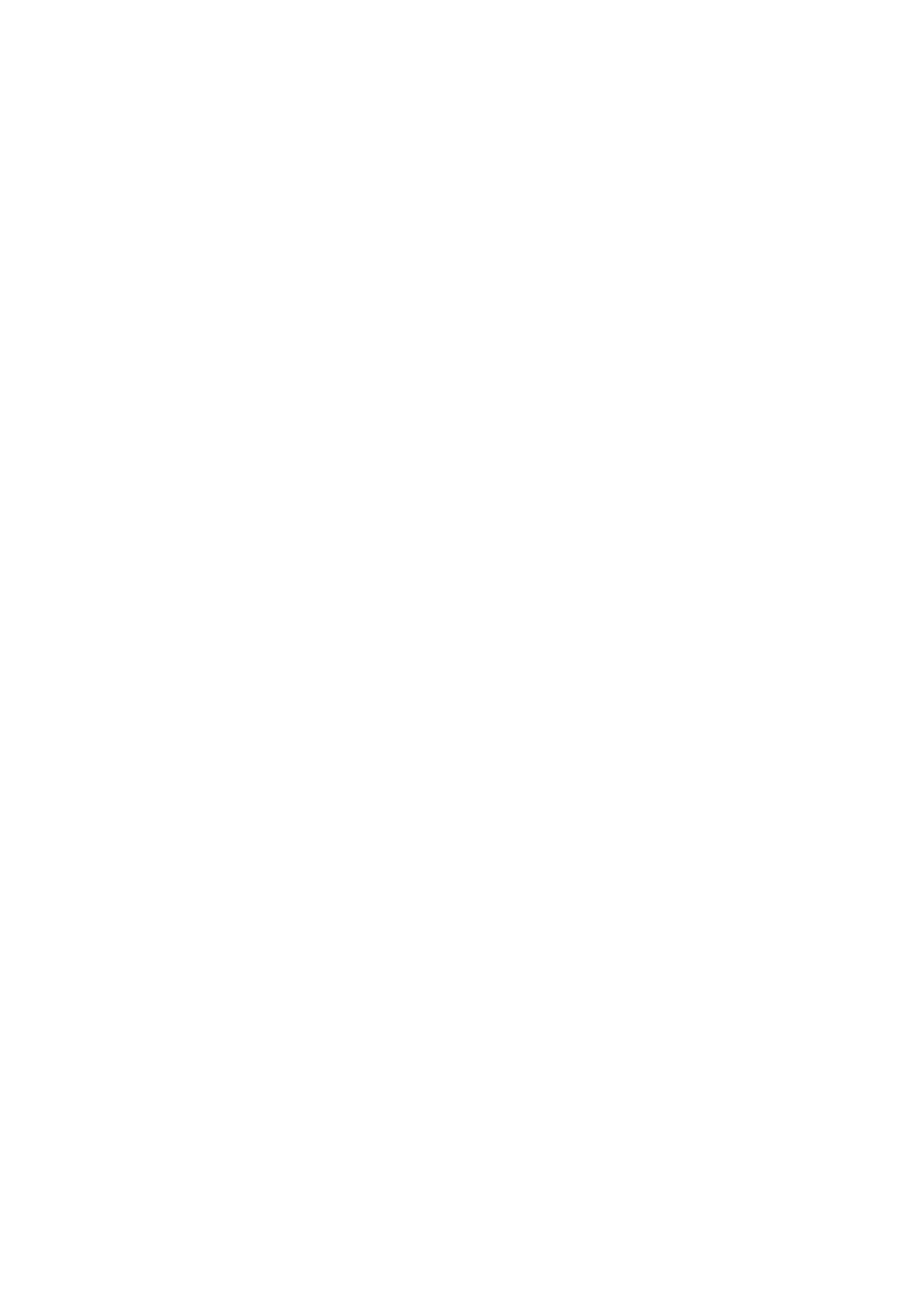# **Imprint**

|     | <b>Notice</b>                                                                                                                                                                                                                                                                                                                                                                                                                                                                                                                                                                                                                                                                    |  |
|-----|----------------------------------------------------------------------------------------------------------------------------------------------------------------------------------------------------------------------------------------------------------------------------------------------------------------------------------------------------------------------------------------------------------------------------------------------------------------------------------------------------------------------------------------------------------------------------------------------------------------------------------------------------------------------------------|--|
| 1.2 | This document, T 811 104, is valid only for the product described in Section 1.                                                                                                                                                                                                                                                                                                                                                                                                                                                                                                                                                                                                  |  |
|     | This documentation is subject to change or withdrawal without prior notice. The validity of the statements made<br>in the documentation applies until the statements are revised by a new edition of the documentation (T number<br>with new index). Users of this documentation are responsible for staying up-to-date with the current status of the<br>documentation via the editor/publisher. We accept no responsibility for claims against any possible incorrect<br>statements in this documentation which were unknown to the publisher at the time of publication. Handwritten<br>changes and additions have no validity. This documentation is protected by copyright. |  |
|     | Foreign language documentation as listed in this document is always released or changed at the same time as<br>the German edition. If there are inconsistencies between the foreign language documentation and the German<br>documentation, the German documentation is binding.<br>Some words in this documentation are highlighted in blue. These are terms and designations which are the<br>same in all languages and are not translated.                                                                                                                                                                                                                                    |  |
|     | Users are encouraged to contact the editor/publisher if there are statements which are unintelligible, misleading,<br>incorrect, or if there are errors.                                                                                                                                                                                                                                                                                                                                                                                                                                                                                                                         |  |
|     | © Securiton AG, Alpenstrasse 20, 3052 Zollikofen, Switzerland                                                                                                                                                                                                                                                                                                                                                                                                                                                                                                                                                                                                                    |  |
|     |                                                                                                                                                                                                                                                                                                                                                                                                                                                                                                                                                                                                                                                                                  |  |

| This document, T 811 104 <sup>1</sup> , is available in the following languages: | German  | T 811 104 de |
|----------------------------------------------------------------------------------|---------|--------------|
|                                                                                  | Enalish | T 811 104 en |
|                                                                                  | French  | T 811 104 fr |
|                                                                                  |         |              |
|                                                                                  |         |              |

| Current edition: | Index a | 14.05.2013 | Rd |
|------------------|---------|------------|----|
|------------------|---------|------------|----|

 $\overline{a}$ 

<sup>&</sup>lt;sup>1</sup> Reference document: B3-OM8, V 1.0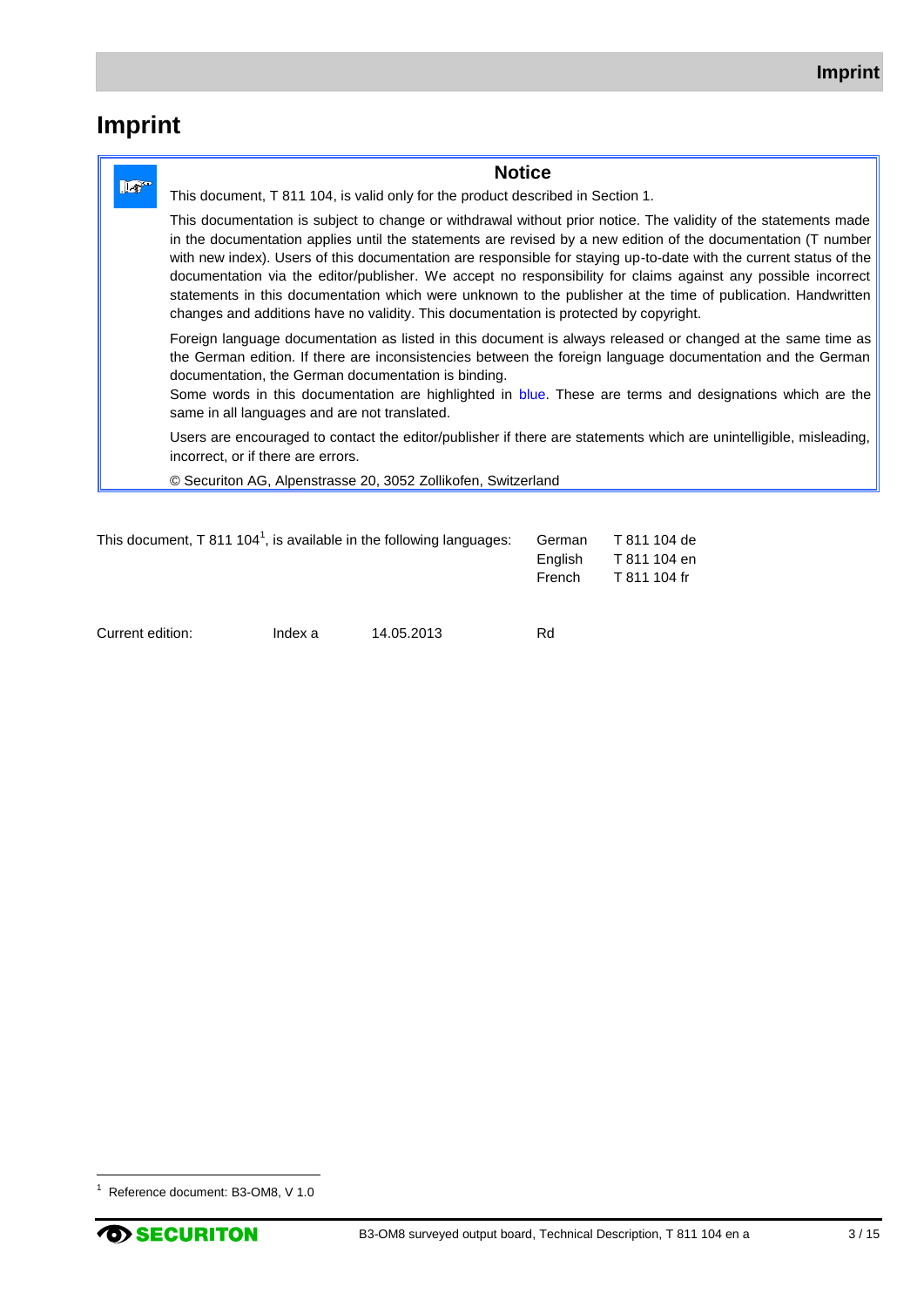#### **Safety information**

### **Safety information**

Provided the product is deployed by trained and qualified persons in accordance with technical documentation T 811 104 and the danger, safety and general information in this technical documentation is observed, there is no danger to persons or property under normal conditions and when used properly.

National and state-specific laws, regulations and guidelines must be observed and adhered to in all cases.

Below are the designations, descriptions and symbols of general, danger, and safety information as found in this document.



#### **Danger**

If the danger information is not properly observed, persons and property may be endangered by the product and any other installation elements, or the product or installation elements may be damaged to the extent that malfunctions could represent a danger to persons and property.

- Description of which dangers can occur  $\bullet$
- Measures and preventative actions
- How dangers can be averted
- Other safety-relevant information  $\bullet$



#### **Warning**

The product may be damaged if the safety information is not heeded.

- Description of which damage can occur
- Measures and preventative actions
- How dangers can be averted
- Other safety-relevant information



#### **Notice**

The product may malfunction if this notice is not observed.

- Description of the notice and which malfunctions can be expected  $\bullet$
- Measures and preventative actions
- Other safety-relevant information  $\bullet$



#### **Environmental protection / recycling**

Neither the product nor product components present a hazard to the environment provided they are handled properly.

- Description of parts for which there are environmental issues
- Description of how devices and their parts have to be disposed of in an environmentally-friendly way
- Description of the recycling possibilities $\bullet$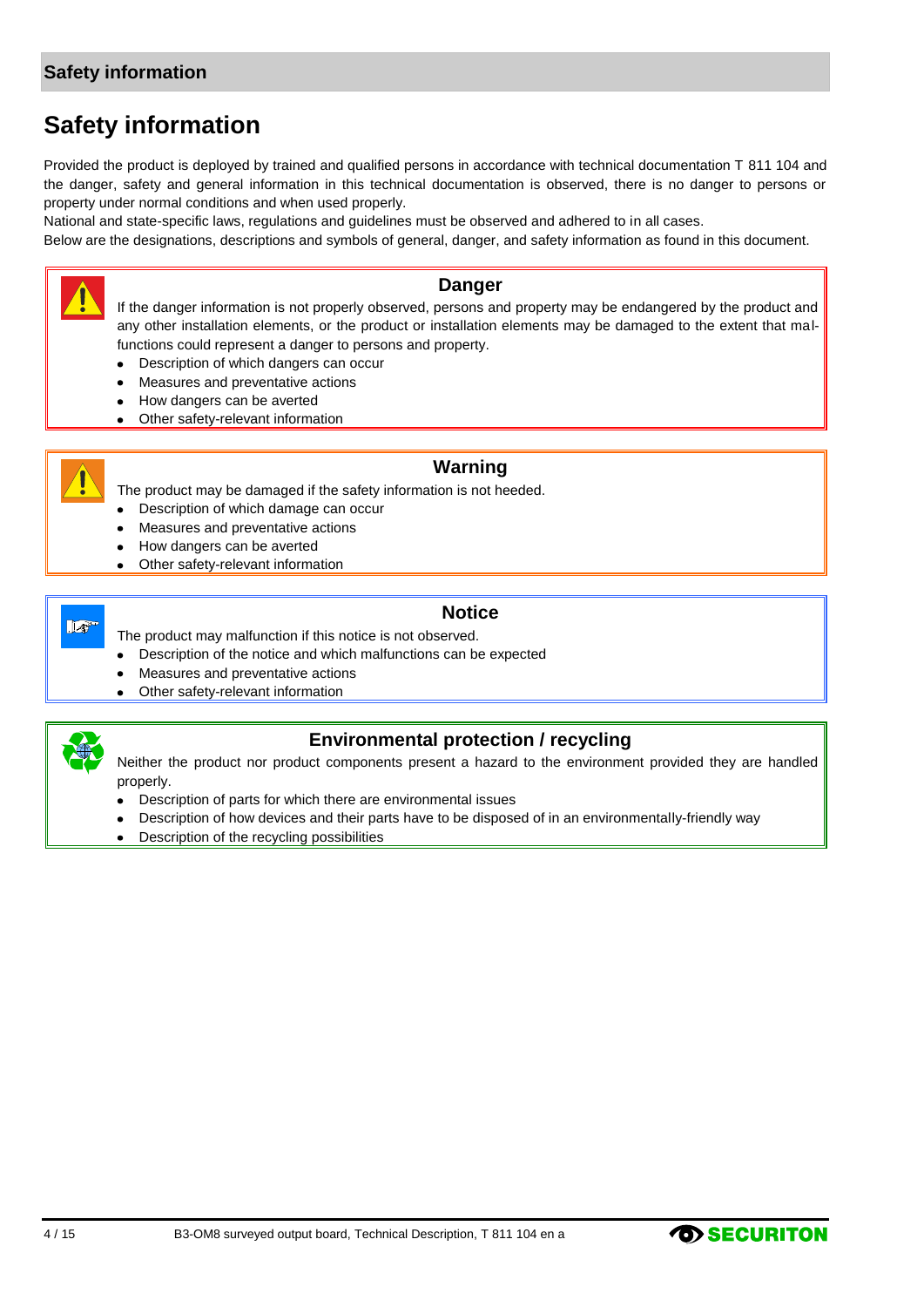# **Document history**

**First edition Date 27.05.2010**

**Index "a" Date 14.05.2013**

**Most important changes compared with first edition:**

| <b>Section</b> | New (n) / changed (c) / deleted (d) | What / Reason                    |
|----------------|-------------------------------------|----------------------------------|
| all            | Document number                     | Administrative                   |
|                | previously T131440, new T811104     |                                  |
|                | Programming                         | Section removed and not replaced |
|                | Fault displays                      | Text adiusted                    |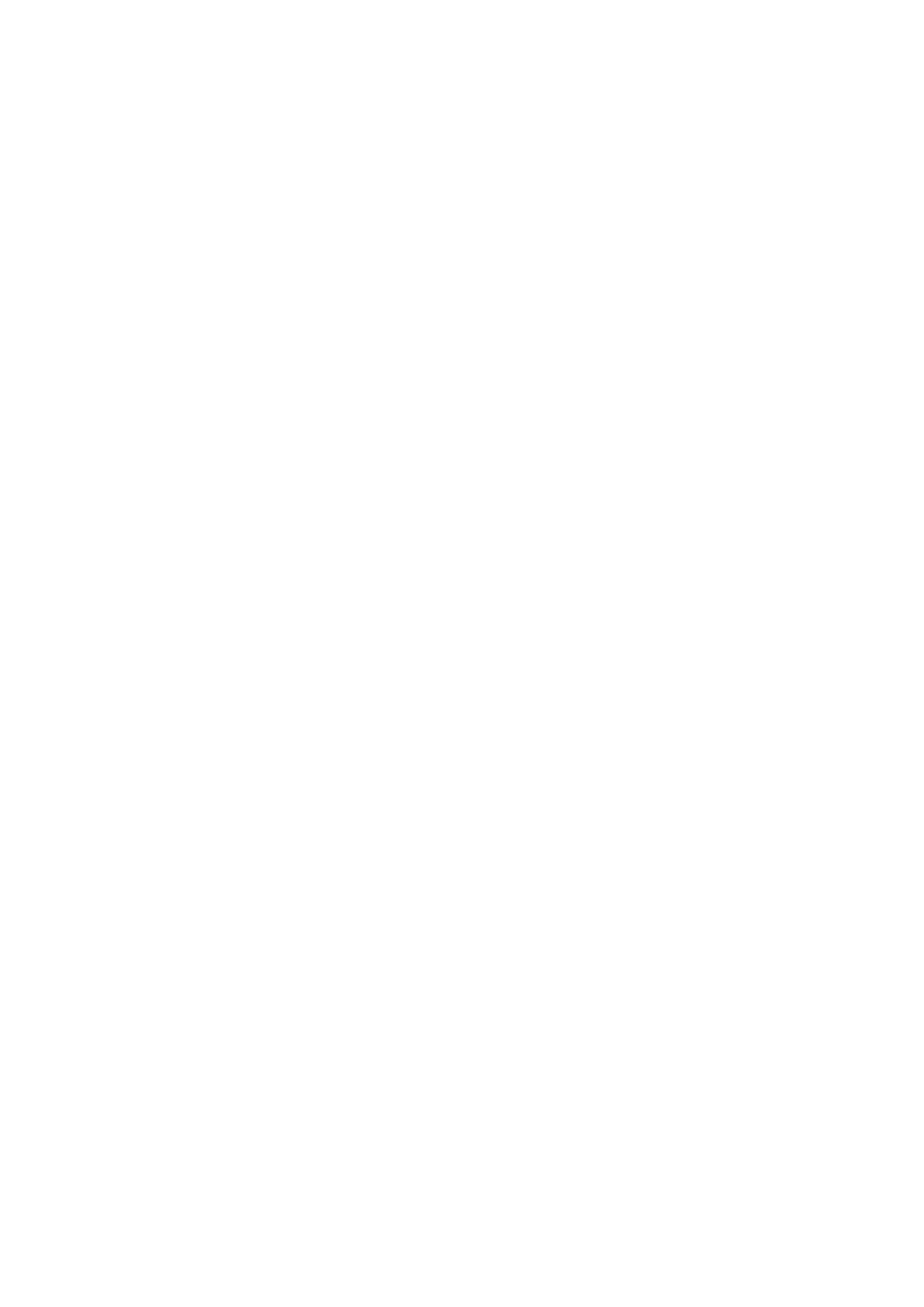# **Table of contents**

| 1                | <b>General information</b>         | 9                                     |
|------------------|------------------------------------|---------------------------------------|
| 1.1              | Validity                           |                                       |
| 1.2              | General information                | $\begin{array}{c} 9 \\ 9 \end{array}$ |
| 1.3              | Compatibility notice               | 9                                     |
| $\boldsymbol{2}$ | Design and function                | 10                                    |
| 2.1              | Overview                           | 10                                    |
| 2.2              | Redundancy                         | 10                                    |
| 2.3              | Interfaces                         | 11                                    |
| 2.3.1            | Jumper setting of the load ranges  | 11                                    |
| 2.3.2            | Service pin                        | 12                                    |
| 3                | <b>Fault displays</b>              | 13                                    |
| 4                | <b>Connection examples</b>         | 13                                    |
| 4.1              | Connection of monitored outputs    | 13                                    |
| 4.1.1            | Quiescent current monitored output | 13                                    |
| 4.1.2            | Electronic loads                   | 13                                    |
| 5                | <b>Technical data</b>              | 14                                    |
| 6                | Article numbers / spare parts      | 15                                    |
| 7                | List of figures                    | 15                                    |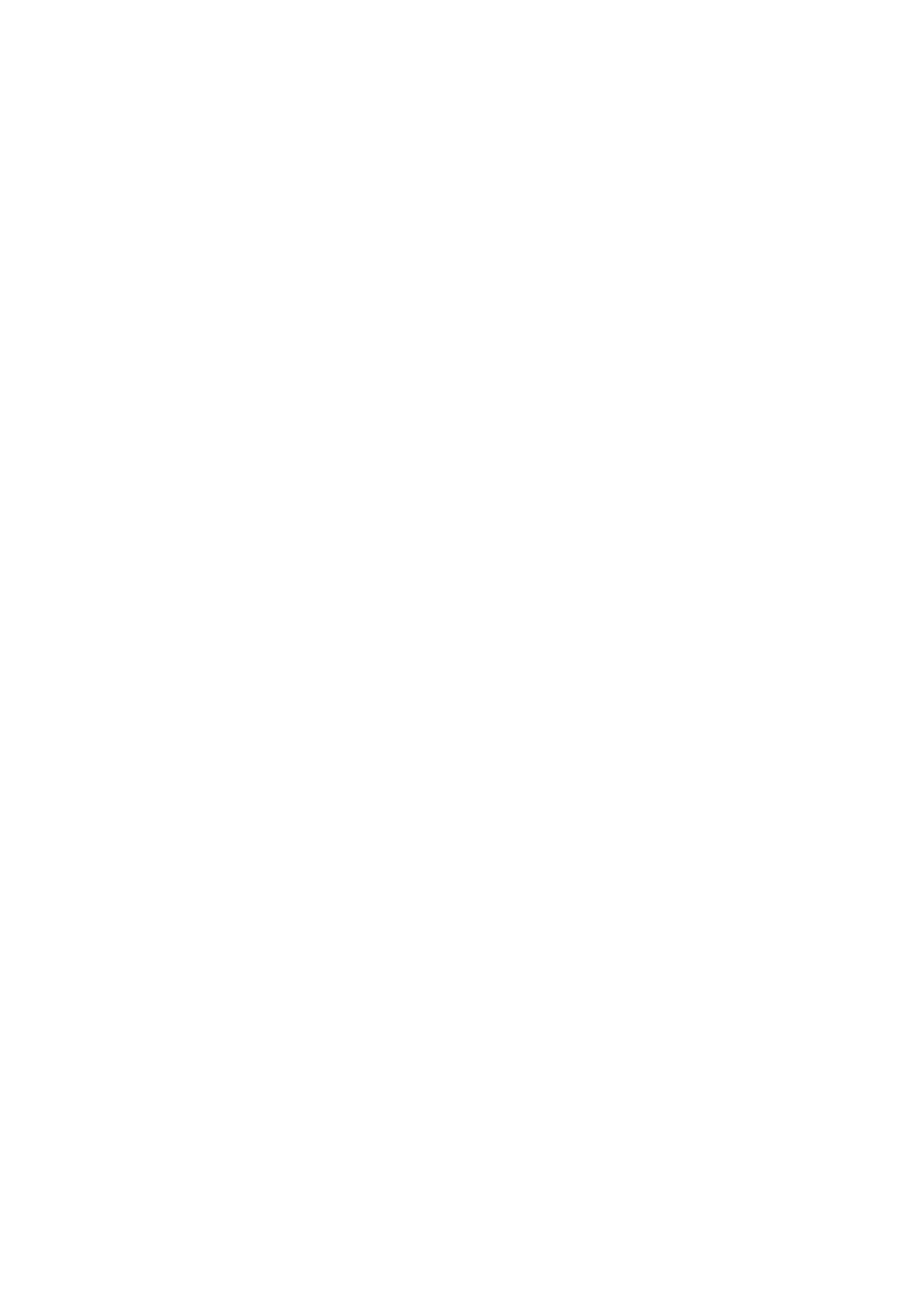### <span id="page-8-0"></span>**1 General information**

#### <span id="page-8-1"></span>**1.1 Validity**

The following documentation is valid for the SecuriFire B3-OM8 surveyed output board with edition EG072813-A.

#### <span id="page-8-2"></span>**1.2 General information**

The B3-OM8 (Output Monitored 8 lines) can be fitted in the unit rack of each SecuriFire 3000 at slots 2 to 9 of the unit rack. When relay boards (B3-REL10, B3-REL16, B3-REL16E) are used, the board must NOT be fitted at slot 9.

#### <span id="page-8-3"></span>**1.3 Compatibility notice**

**Notice** Lo The B3-OM8 is supported beginning with EG072813-A and SecuriFire Studio V 1.0.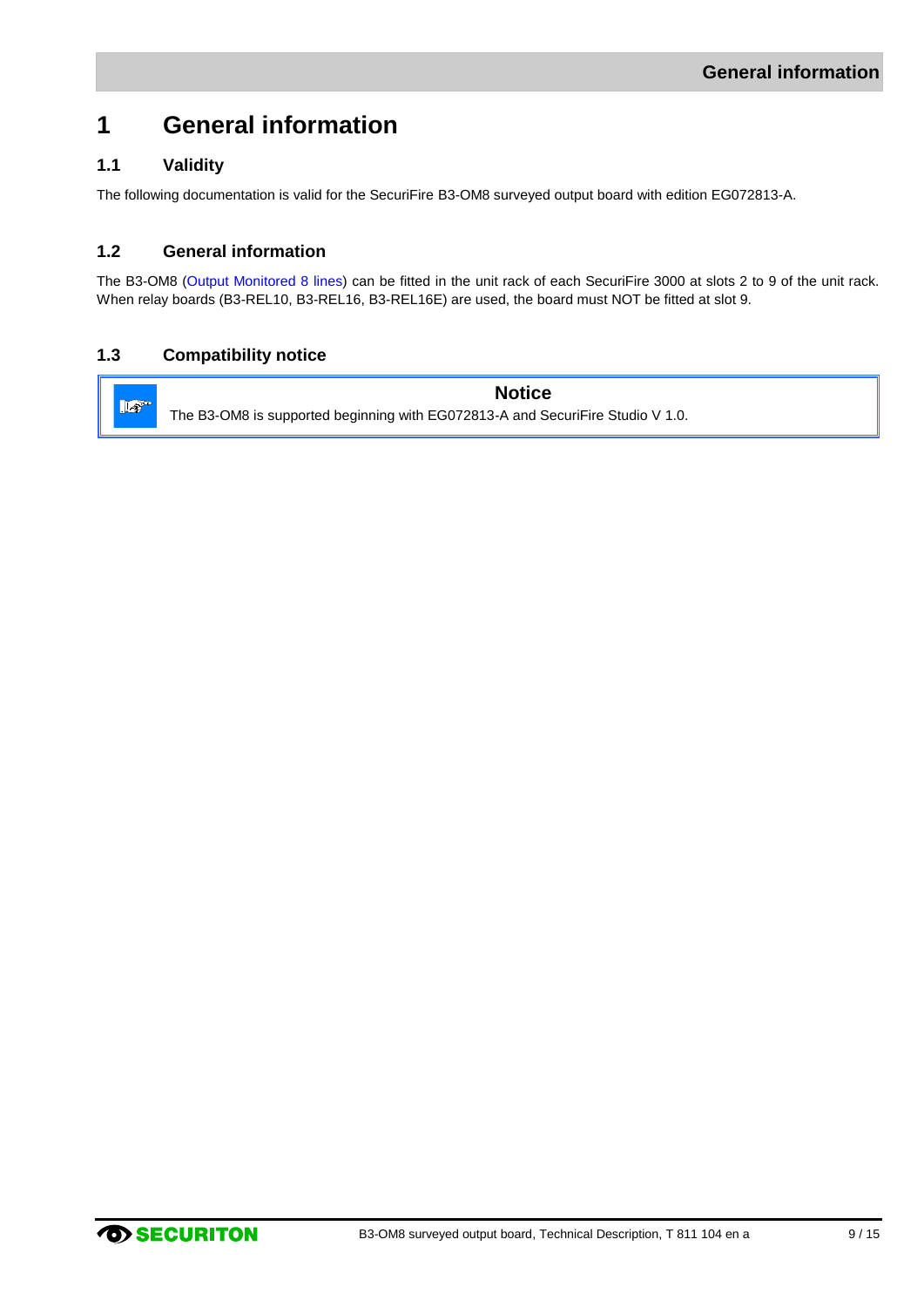#### **Design and function**

### <span id="page-9-0"></span>**2 Design and function**

The B3-OM8 surveyed output board is for connecting up to 8 peripheral devices (sirens, flashing lights, etc.). It includes 8 quiescent current surveyed control outputs for max. 1.5 A and for loads of 20  $\Omega$  to 1'000  $\Omega$  in 3 load ranges. It is important to note that the monitored consumers are supplied with power directly from the B5-PSU power supply unit (maximal current 7 A). This must be taken into account when planning the simultaneously actuated surveyed outputs.

#### <span id="page-9-1"></span>**2.1 Overview**

The B3-OM8 has a front panel made of galvanised sheet steel. The system connection to the B5-BUS is on the rear side using a 64-pin male connector. The outputs are connected on the front side of the board with a 16-pin plug-in terminal.



**Fig. 1 B3-OM8**

#### <span id="page-9-3"></span><span id="page-9-2"></span>**2.2 Redundancy**

The B3-OM8 is built to be redundant to ensure system availability. This means that all logical functional blocks with the exception of the peripheral electrical circuits are doubled. Both system halves have a program and data memory which are loaded with the same program when the SCP launches. A Watchdog continuously monitors both controllers. If there is a fault, a switch is made automatically to the second system, and the operability remains fully in tact in this case.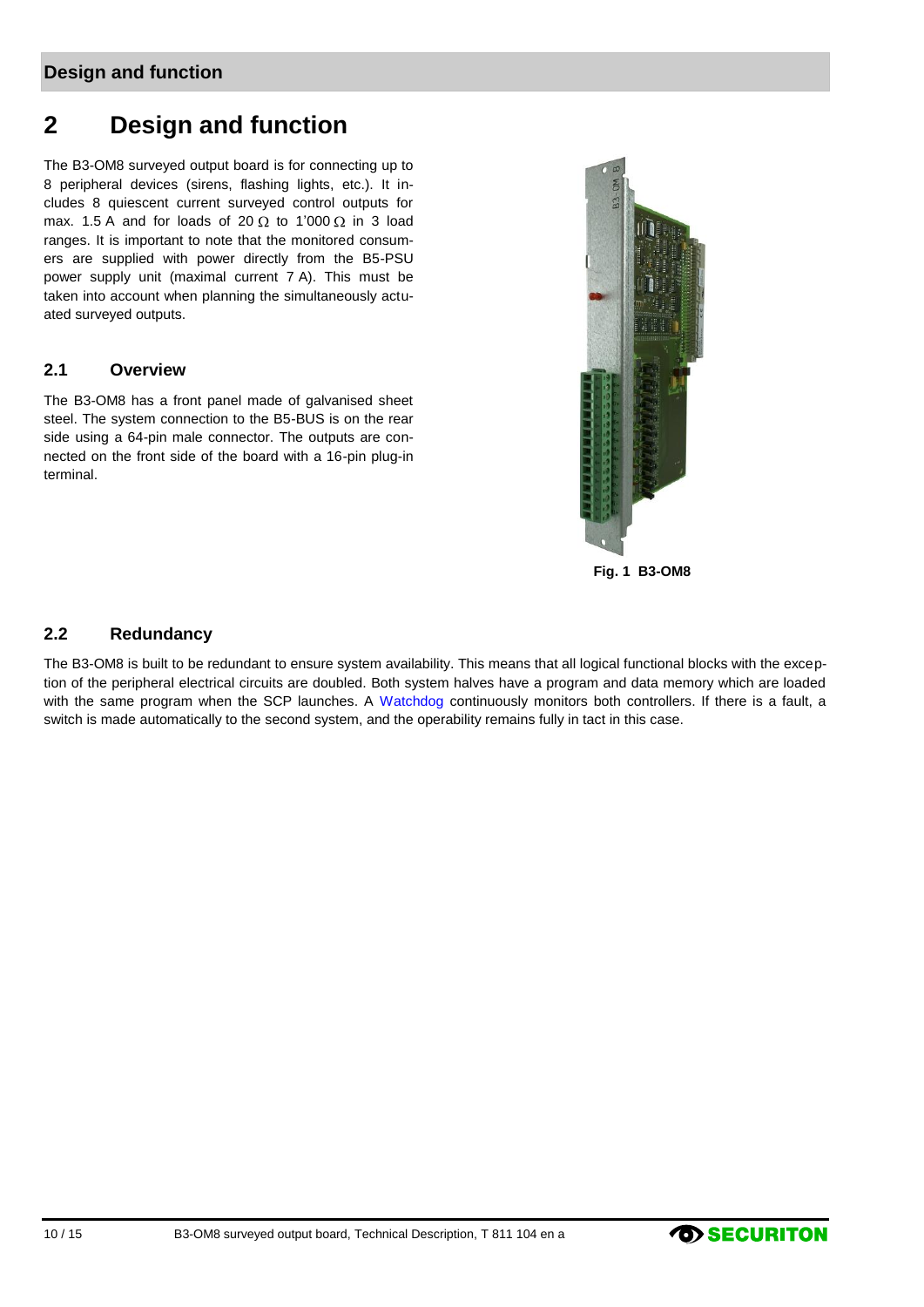#### <span id="page-10-0"></span>**2.3 Interfaces**

| X <sub>1</sub>   | <b>B5-BUS</b> connector                                       |
|------------------|---------------------------------------------------------------|
| X2               | Plug for surveyed outputs                                     |
| <b>X3 to X18</b> | Jumper setting of the load ranges (for<br>outputs OM1 to OM8) |
| X <sub>19</sub>  | Service pin                                                   |

<span id="page-10-2"></span>

**Fig. 2 B3-OM8 interfaces**

#### <span id="page-10-1"></span>**2.3.1 Jumper setting of the load ranges**

#### **Jumper setting X3 to X18 for surveyed outputs:**

Delivered with outputs OM1 to OM8 set to load range  $354-1'000 \Omega$  (no jumper).

| <b>Output</b>   | <b>Load range</b>   | Line resistance  | <b>Jumper inserted</b> |
|-----------------|---------------------|------------------|------------------------|
|                 | 354-1000 Ω          | max. 50 $\Omega$ | None                   |
| OM <sub>1</sub> | 85-354 $\Omega$     | max. 20 $\Omega$ | X3                     |
|                 | 16–85 $\Omega$      | max. $5 \Omega$  | X4                     |
|                 | $354 - 1000 \Omega$ | max. 50 $\Omega$ | None                   |
| OM <sub>2</sub> | $85-354$ $\Omega$   | max. 20 $\Omega$ | X <sub>5</sub>         |
|                 | 16–85 $\Omega$      | max. $5 \Omega$  | X <sub>6</sub>         |
|                 | $354 - 1000 \Omega$ | max. 50 $\Omega$ | None                   |
| OM <sub>3</sub> | $85 - 354$ $\Omega$ | max. 20 $\Omega$ | X7                     |
|                 | 16-85 $\Omega$      | max. $5 \Omega$  | X <sub>8</sub>         |
|                 | 354-1000 Ω          | max. 50 $\Omega$ | None                   |
| OM4             | 85-354 $\Omega$     | max. 20 $\Omega$ | X9                     |
|                 | 16-85 $\Omega$      | max. $5 \Omega$  | X10                    |
|                 | 354-1000 Ω          | max. 50 $\Omega$ | None                   |
| OM <sub>5</sub> | 85-354 $\Omega$     | max. 20 $\Omega$ | X11                    |
|                 | 16-85 $\Omega$      | max. $5 \Omega$  | X12                    |
|                 | 354-1000 Ω          | max. 50 $\Omega$ | None                   |
| OM <sub>6</sub> | 85-354 $\Omega$     | max. 20 $\Omega$ | X13                    |
|                 | 16-85 $\Omega$      | max. $5 \Omega$  | X14                    |
|                 | 354-1000 Ω          | max. 50 $\Omega$ | None                   |
| OM7             | 85-354 $\Omega$     | max. 20 $\Omega$ | X15                    |
|                 | 16-85 $\Omega$      | max. $5 \Omega$  | X16                    |
|                 | 354-1000 Ω          | max. 50 $\Omega$ | None                   |
| OM <sub>8</sub> | 85-354 $\Omega$     | max. 20 $\Omega$ | X17                    |
|                 | 16-85 $\Omega$      | max. $5 \Omega$  | X18                    |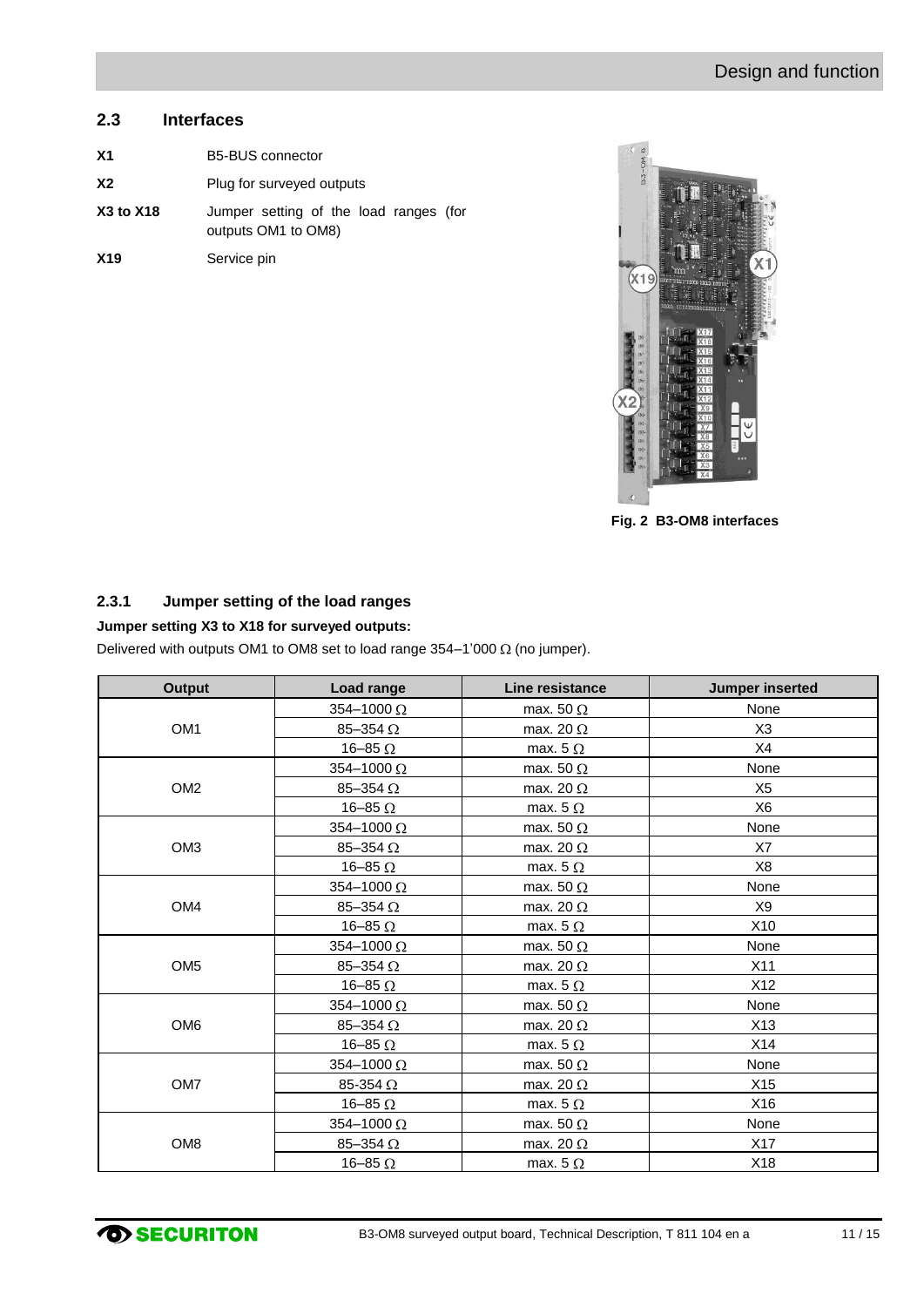#### **Design and function**

Protection: EMC, ESD by means of Transzorp diodes and high-voltage capacitators Mechanical: 16-pin plug-in terminal

| <b>Designation</b> | Output no.     | Terminal       | Jumper   |
|--------------------|----------------|----------------|----------|
| OM8 -              | 8              | 1              |          |
| OM8+               |                | 2              | X17, X18 |
| OM7 -              |                | 3              |          |
| $OM7+$             | 7              | 4              | X15, X16 |
| OM6 -              |                | 5              |          |
| OM <sub>6+</sub>   | 6              | 6              | X13, X14 |
| OM5 -              |                | $\overline{7}$ |          |
| $OM5+$             | 5              | 8              | X11, X12 |
| OM4 -              |                | 9              |          |
| OM4+               | 4              | 10             | X9, X10  |
| OM3 -              |                | 11             |          |
| $OM3+$             | 3              | 12             | X7, X8   |
| OM2 -              | $\overline{c}$ | 13             |          |
| $OM2+$             |                | 14             | X5, X6   |
| OM1 -              |                | 15             |          |
| $OM1+$             | 1              | 16             | X3, X4   |

#### **Jumper for surveyed outputs (X2)**

#### <span id="page-11-0"></span>**2.3.2 Service pin**

Pulling the service pin changes the surveyed outputs on the board to the QUIESCENT state. The physical state of the controls is re-adjusted to the logical state after inserting the pin. This is how logical tests for checking fire incident controls can be performed. In addition, the service pin provides protection against unintentional triggering during service work.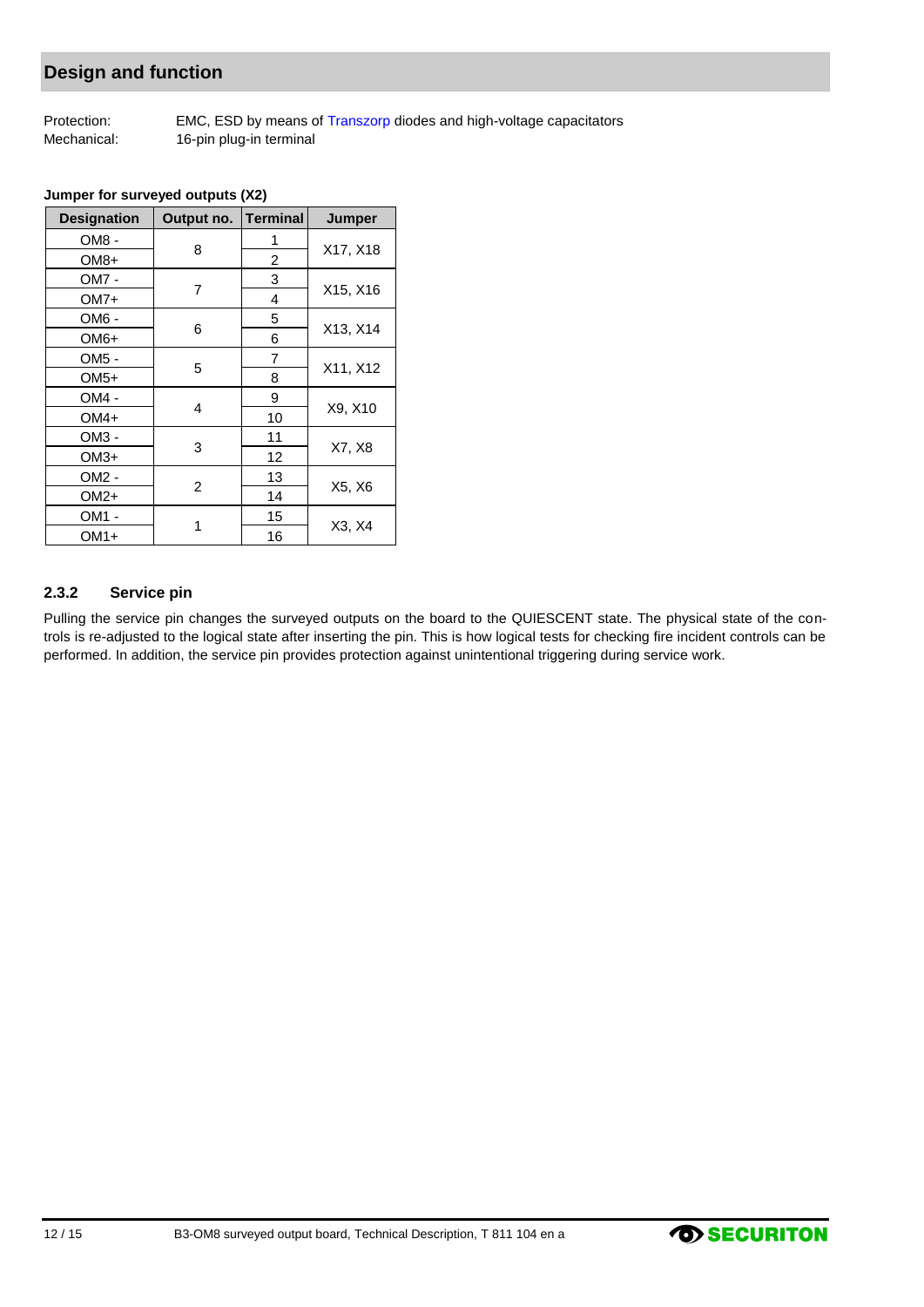### <span id="page-12-0"></span>**3 Fault displays**

The plain text information of a fault code can be called up with the "Additional info" MIC button (magnifying glass).

### <span id="page-12-1"></span>**4 Connection examples**

- <span id="page-12-2"></span>**4.1 Connection of monitored outputs**
- <span id="page-12-3"></span>**4.1.1 Quiescent current monitored output**



**Fig. 3 Quiescent current monitored output**

#### <span id="page-12-6"></span><span id="page-12-5"></span><span id="page-12-4"></span>**4.1.2 Electronic loads**



**Fig. 4 Electronic loads**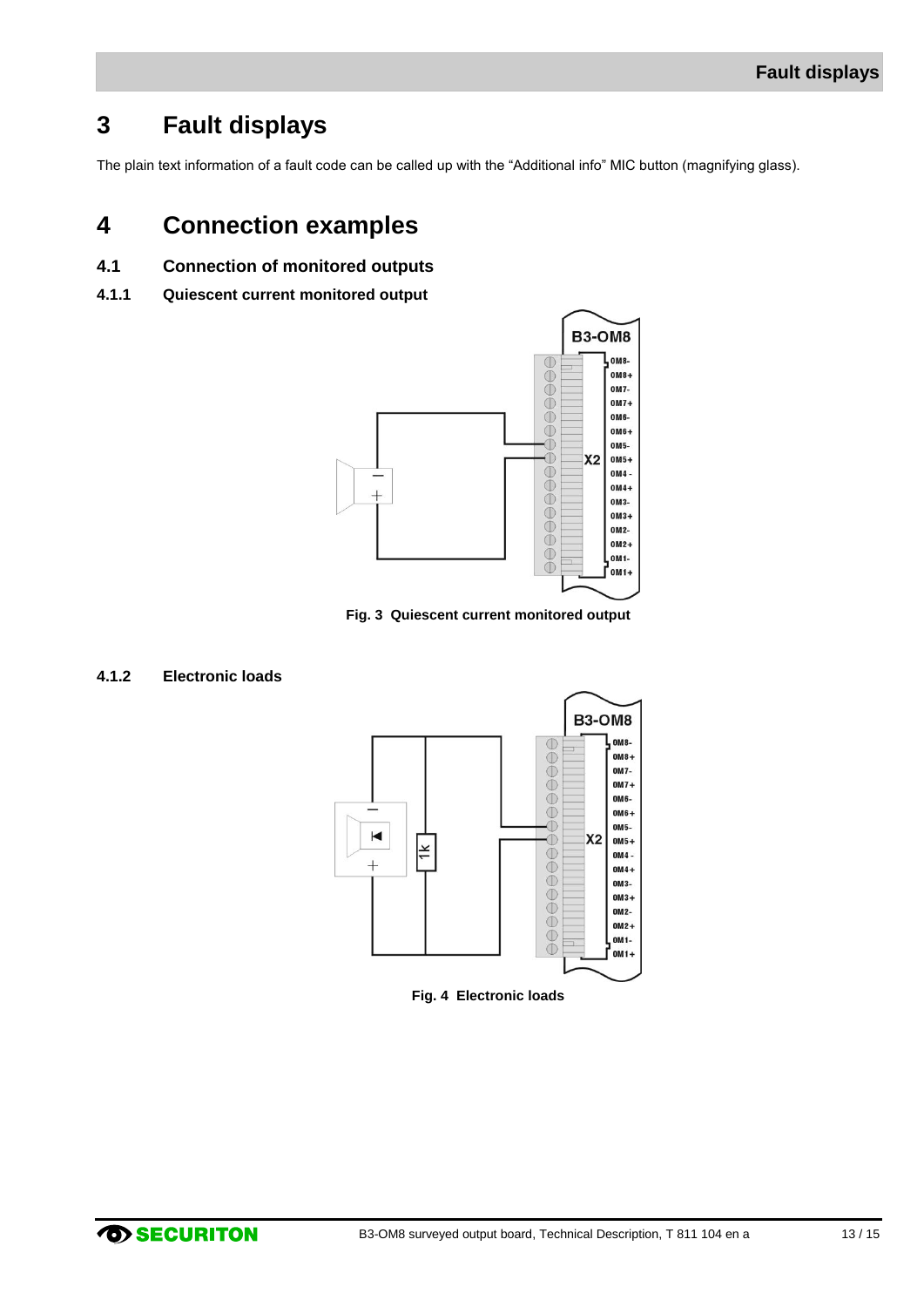### <span id="page-13-0"></span>**5 Technical data**

#### **Power supply**

The power supply of the B3-OM8 surveyed output board is provided by the B5-PSU power supply unit via the B5-BUS.

| \/P  | +22 V to +30 V |
|------|----------------|
| VCC. | +5.0 V ±5%     |
|      |                |

Quiescent current consumption: 9 mA

#### **Power requirement**

 $\mathbb{R}^n$ 

**Notice**

In the event of a power failure, the fire alarm control panel is powered by batteries. Depending on the configuration and connected peripheral devices (boards, detectors, sirens, etc.), it is important to ensure that the batteries have sufficient capacity to operate the fire alarm control panel for the specified time (e.g. according to a standard or directive).

The power requirement calculation is performed by entering the battery types in use and the necessary bridging time (according to the local standards and directives) in a power requirement tool.

#### **Environmental conditions**

| Ambient temperature: | $-5^{\circ}$ C to $+50^{\circ}$ C, measured at natural convection under the board. |                                                                                                                                                                                                          |  |  |
|----------------------|------------------------------------------------------------------------------------|----------------------------------------------------------------------------------------------------------------------------------------------------------------------------------------------------------|--|--|
| Relative humidity:   |                                                                                    | 5% to 95%, without condensation                                                                                                                                                                          |  |  |
| Air pressure:        | $\geq$ 80 kPa, up to 2,000 m above sea level                                       |                                                                                                                                                                                                          |  |  |
| Contact protection:  | IP00, no protection against contact, foreign matter or water                       |                                                                                                                                                                                                          |  |  |
| EMC:                 | EN 50130-4<br>EN 61000-6-3<br>EN 61000-6-2<br>VdS 2110                             | Electromagnetic compatibility<br>Emission standard for residential environments<br>Immunity for industrial environments<br>Schutz gegen Umwelteinflüsse (Protection against environmental<br>influences) |  |  |
| Security:            | <b>VDE 0800</b><br><b>VDE 0804</b>                                                 | Telecommunications - Security<br>Telecommunications - Additional definitions                                                                                                                             |  |  |

#### **Dimensions**

| Printed circuit board (H x D x W)     | 195 x 115 x 1.6 mm  |
|---------------------------------------|---------------------|
| Front panel $(H \times W \times D)$ : | 215 x 27.5 x 1.0 mm |